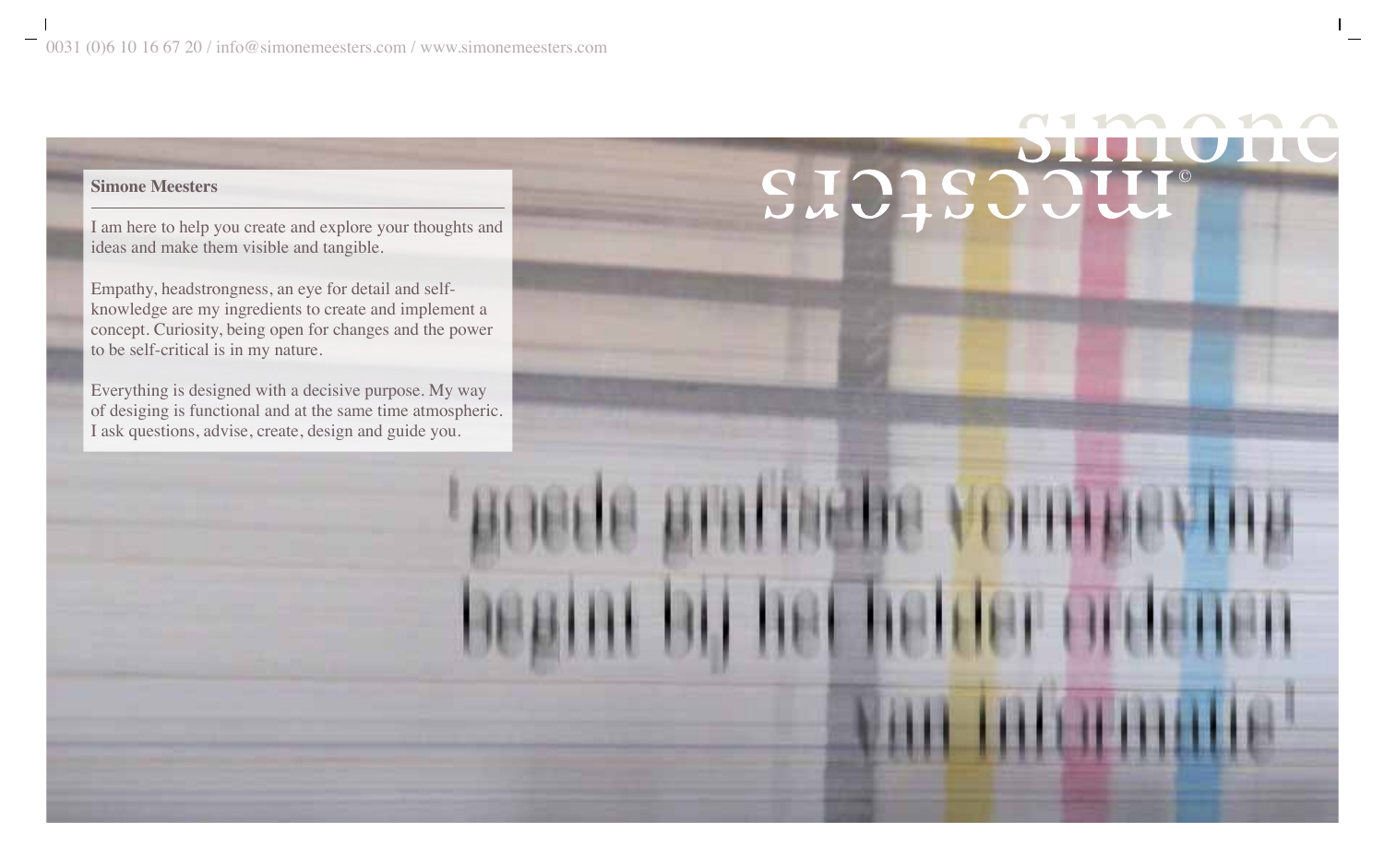# $112212$ STOIS SOUTION

dtekening op paneel, 10x10 cm

# **Mirjam Abraas**

Art book design showing an overview of pencil drawings of Mirjam Abraas. *Mirjam Abraas and Huub Hannen Gallery, 2014*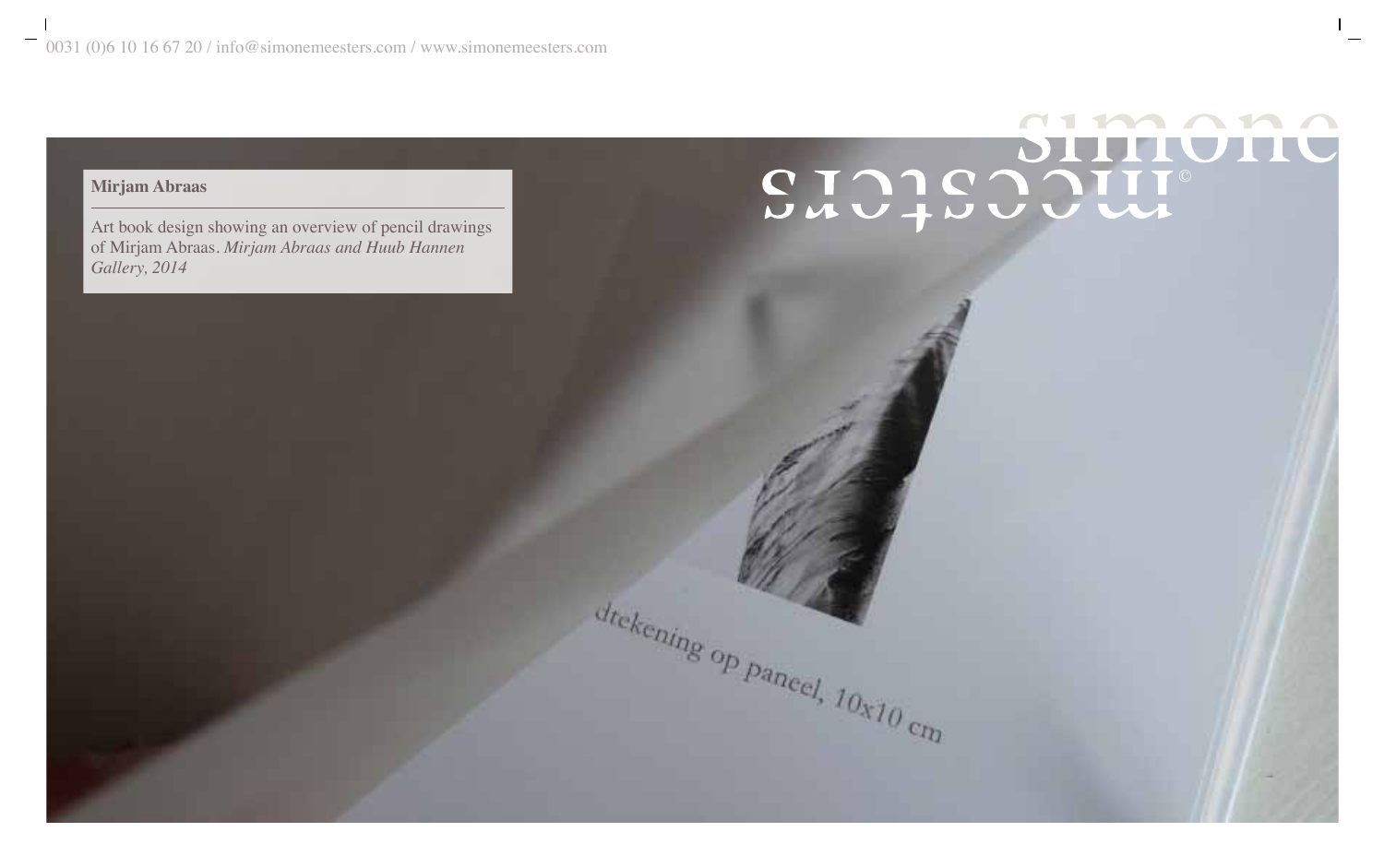# **In gesprek met je leven**

Design of this workboek that illustrates step by step the process of awareness in words, colours and images. *Publisher Altamira, 2014* ISBN 978 94 013 0142 8

# **de glimlach in mijn achterhoofd - de Liefde leven**

Design of a book that shows how life can change after a very profound experience. How gratitude and wealth, wonder and deep joy can be found in the 'everyday things' of life. All this is described as Love with a capital L. Sequel to 'de dood legt Liefde bloot' of Marijtje van der Horst. *Publisher Altamira, 2012* ISBN 978 90 6963 981 9

# **de dood legt Liefde bloot**

Graphic design of a book that tells a positive personal (grieving) story and which expresses itself through drawings, paintings, diary fragments and poems. *Publisher Altamira, 2009, 2011* ISBN 978 90 6963 980 2

# $\blacksquare$ Book series *marijtje van der horst*<br>In gesprek met je leven

**SYNNE WOOVER SCOTT FROM** 

de krocht van de Liefde

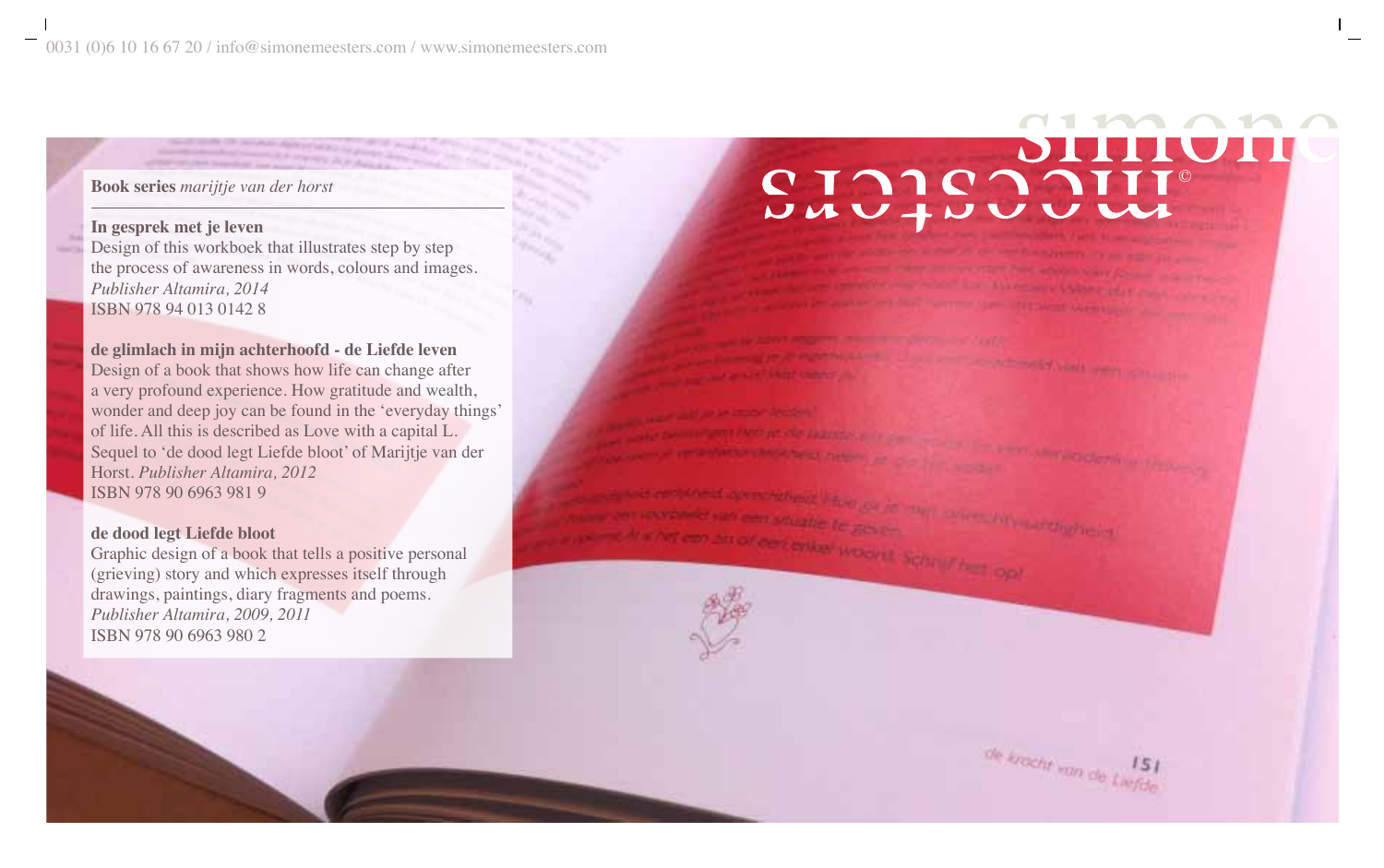# $\blacksquare$ © **Sustainable Skin**

Graphic design of a trend forecast book for the brand 'Moleskine'. Six leporellos show tangible colours, fabrics and key shapes within diverse themes for 'womenswear spring/summer 2012'. *Carry, trend & brand agency, 2011*

COLOURS

and the contract of the Contract of the Contract of the Contract of the Contract of the Contract of the Contract of the Contract of the Contract of the Contract of the Contract of the Contract of the Contract of the Contra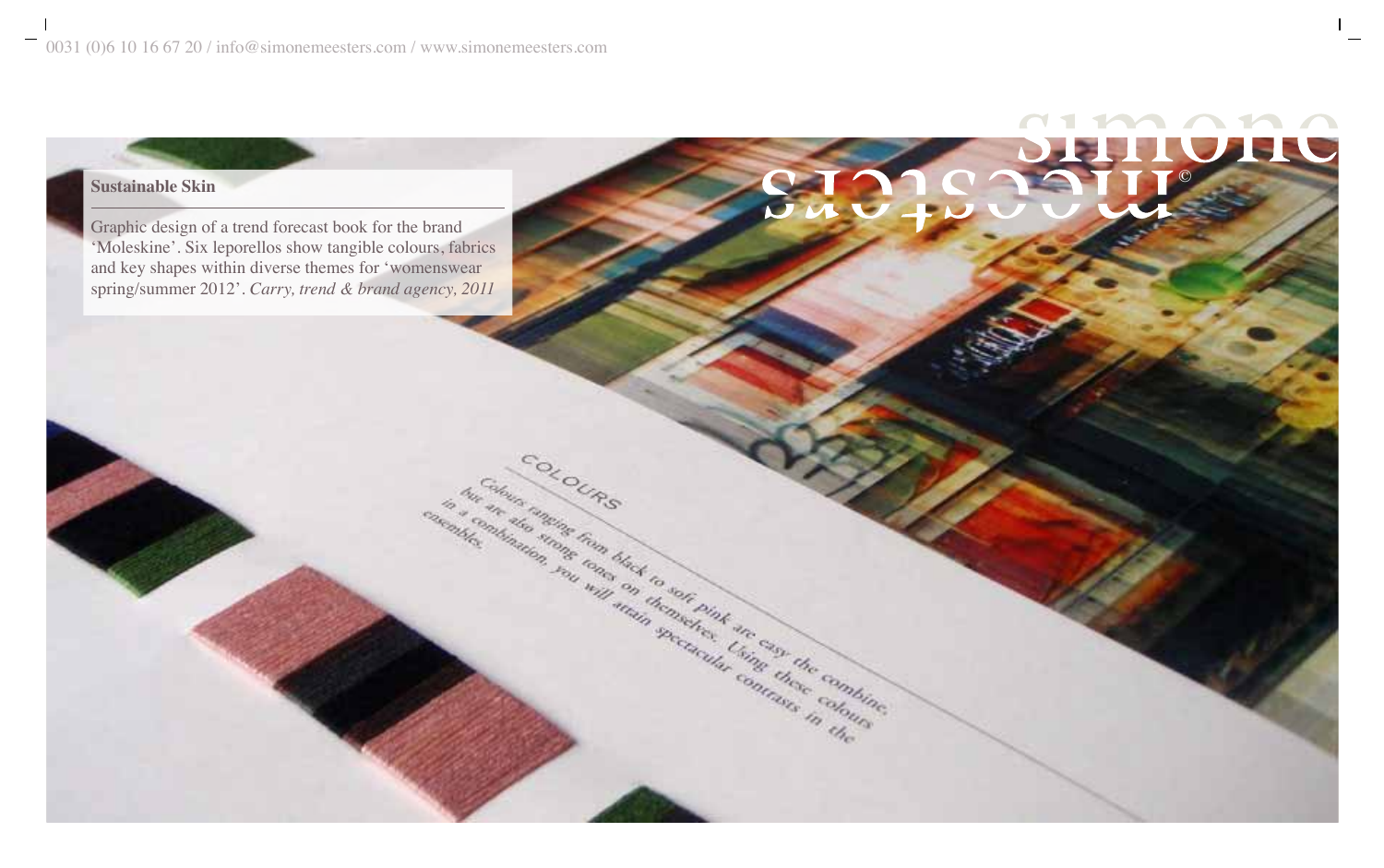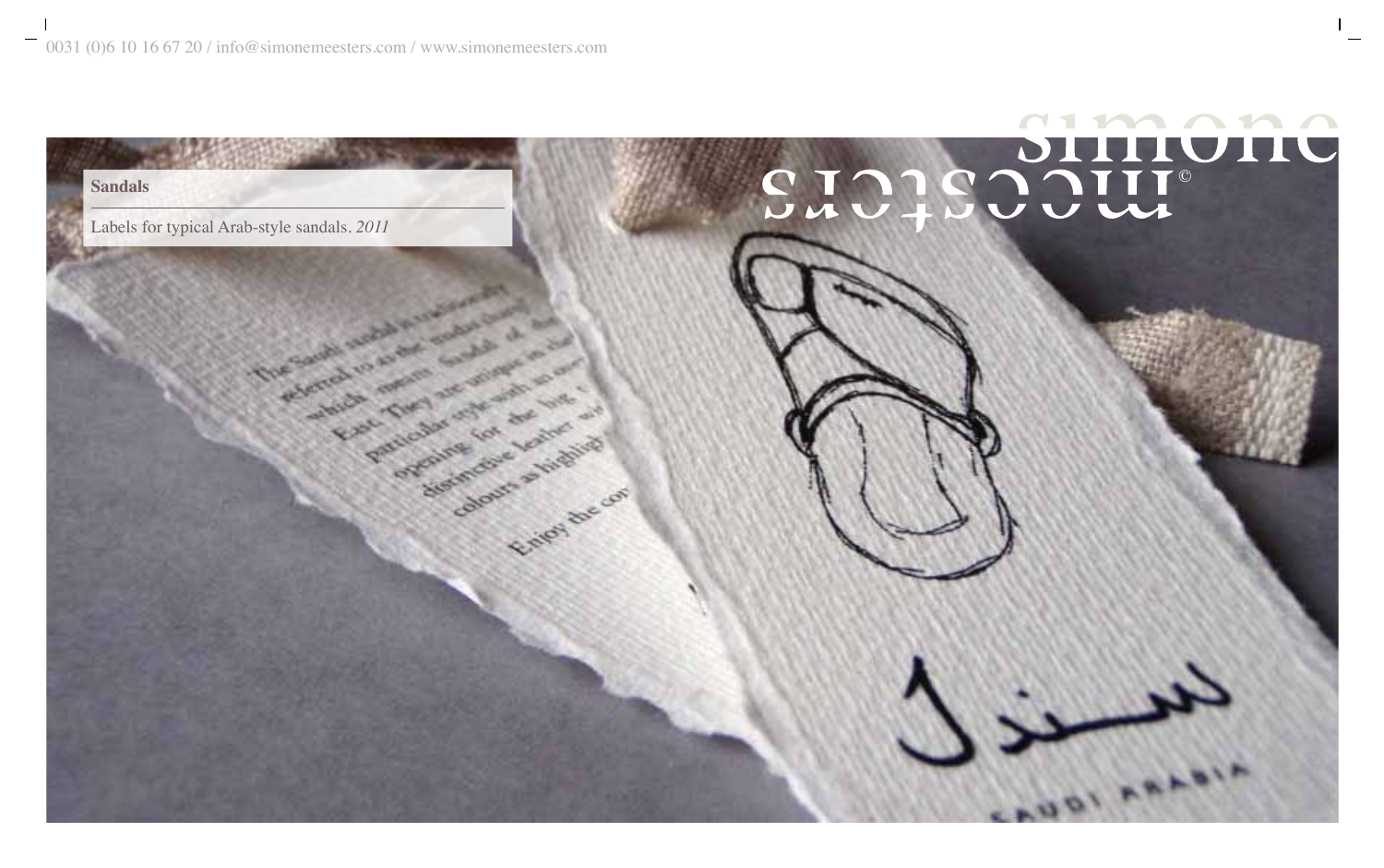# $\blacksquare$ Logos<br>2dubbel.nl, webshop that sells selected toys/games with

# Industrial consulting Supplying Supplying<br>Assembling Assembling<br>Saudi Arabia

AL~ENEZI'CONSULTANCY

0031 (0) 6 381 55 471 0031 (0)6 381 55 471<br>ghazialtayar@gmail.com

**White Bull Digital Media,** Logo design for the blog of







2dubbel.nl, webshop that sells selected toys/games with free tips to stimulate the language of your child. *2011*

**Al-Enezi consultancy**, industrial consulting, supplying, assembling Saudi-Arabia. *2010*

**VPC autosport**, a garage specialising in sales and service of new and second-hand parts, accessories, and tuning parts for VW & Audi. *2011*

media- and communication journalist Raymond Frenken. *2014*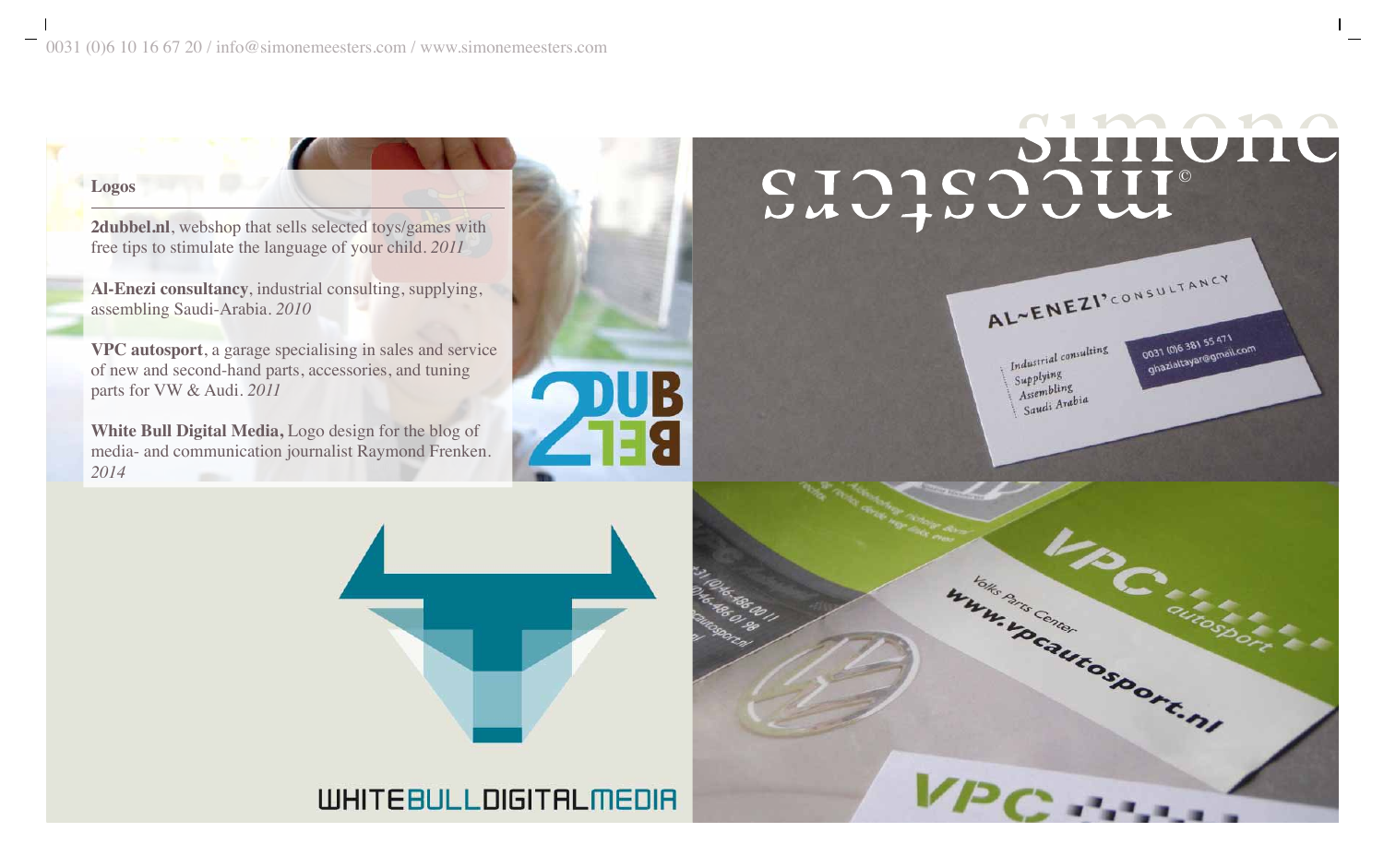# © **European Public Sector Award** (**EPSA)**

A 3-day event (biannualy) of EIPA where European invitees and participants come to share ideas, knowledge and receive the award for the most valuable project. Besides the many graphical works (book, catalogue, brochures, certifcates etc.) I also create videos and help organising the event. *2009, 2011, 2013, November 2015*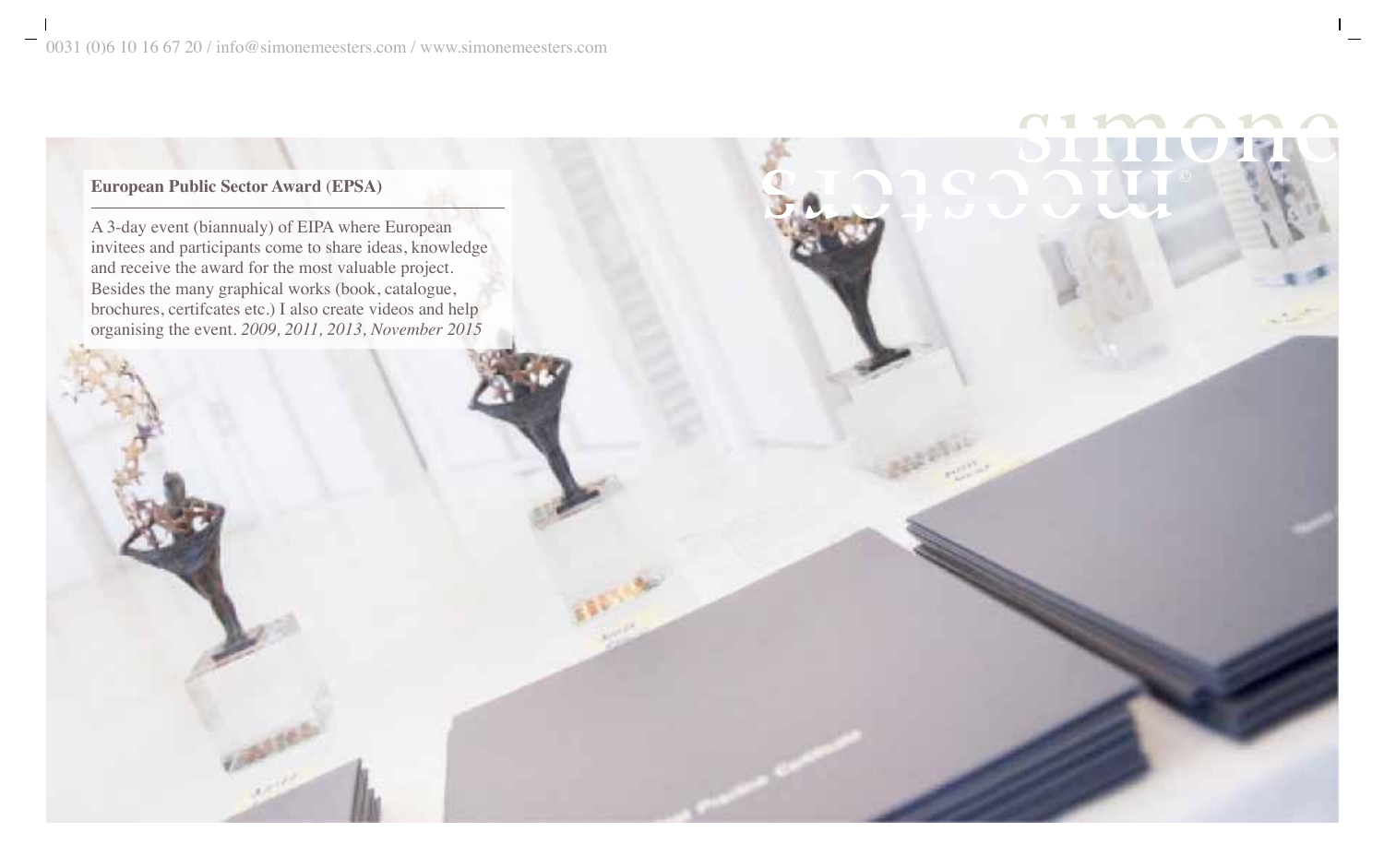A series of posters, banners and shirts aimed towards



# 'teambuilding' among employees from all levels. *2010* click'guru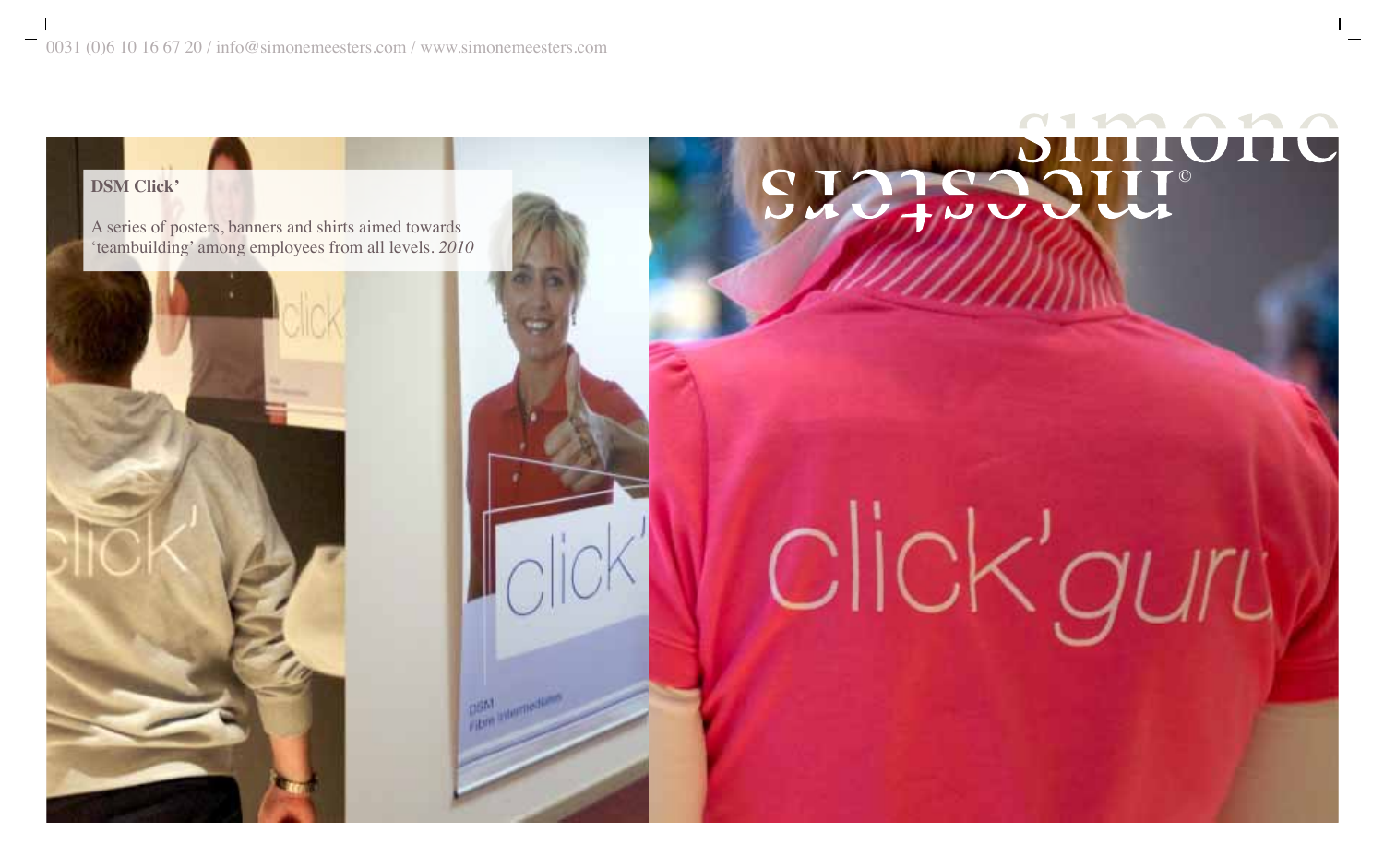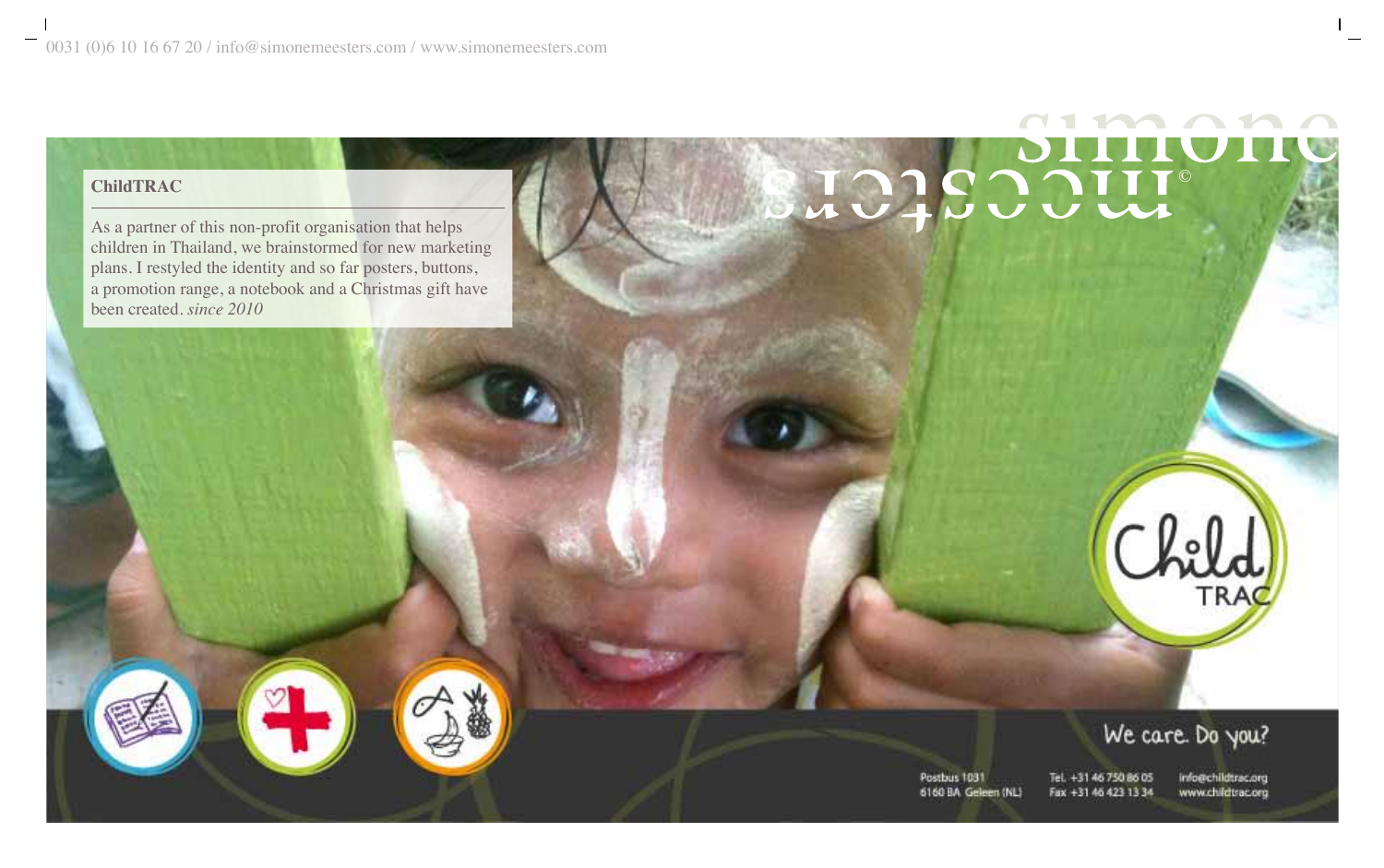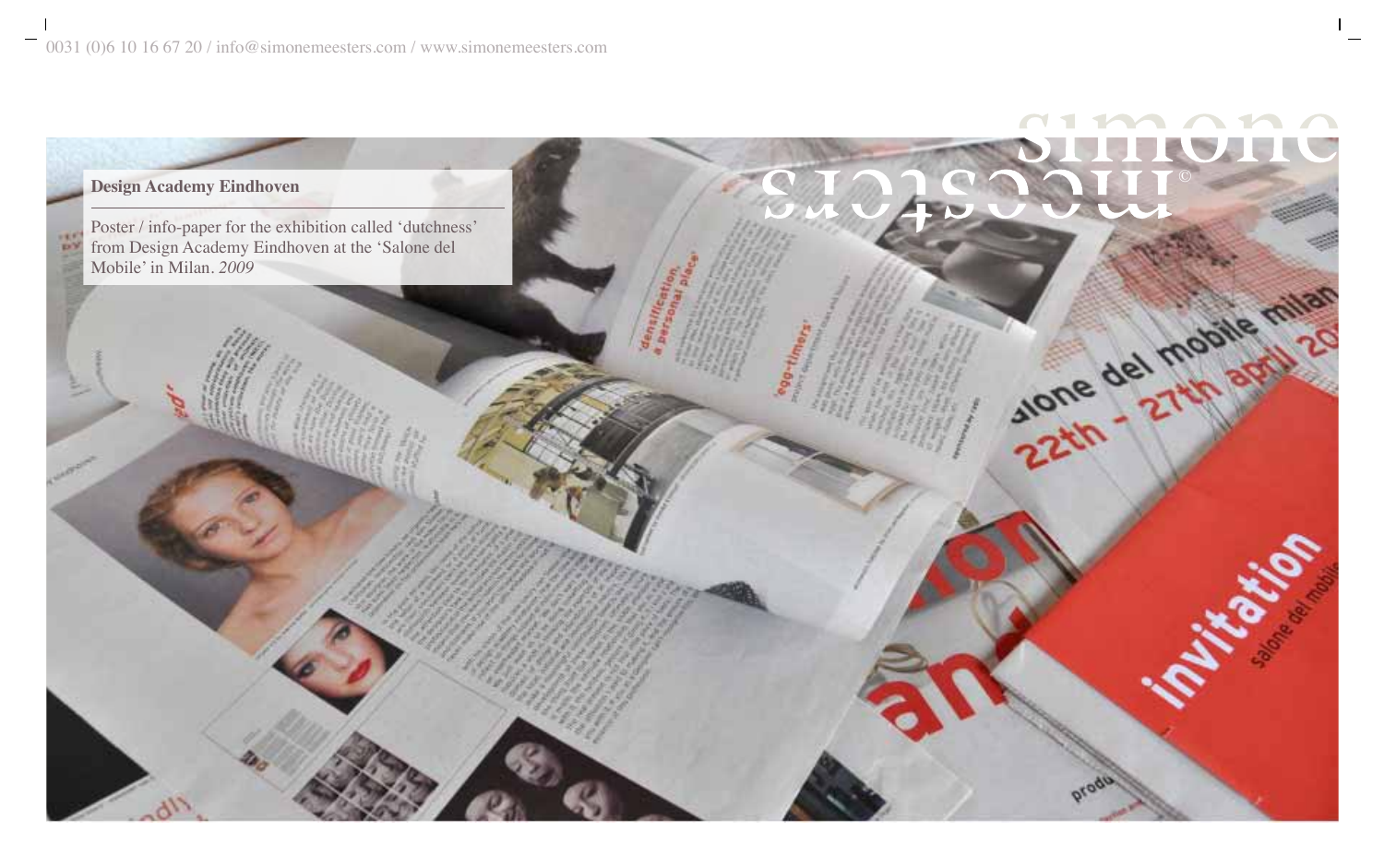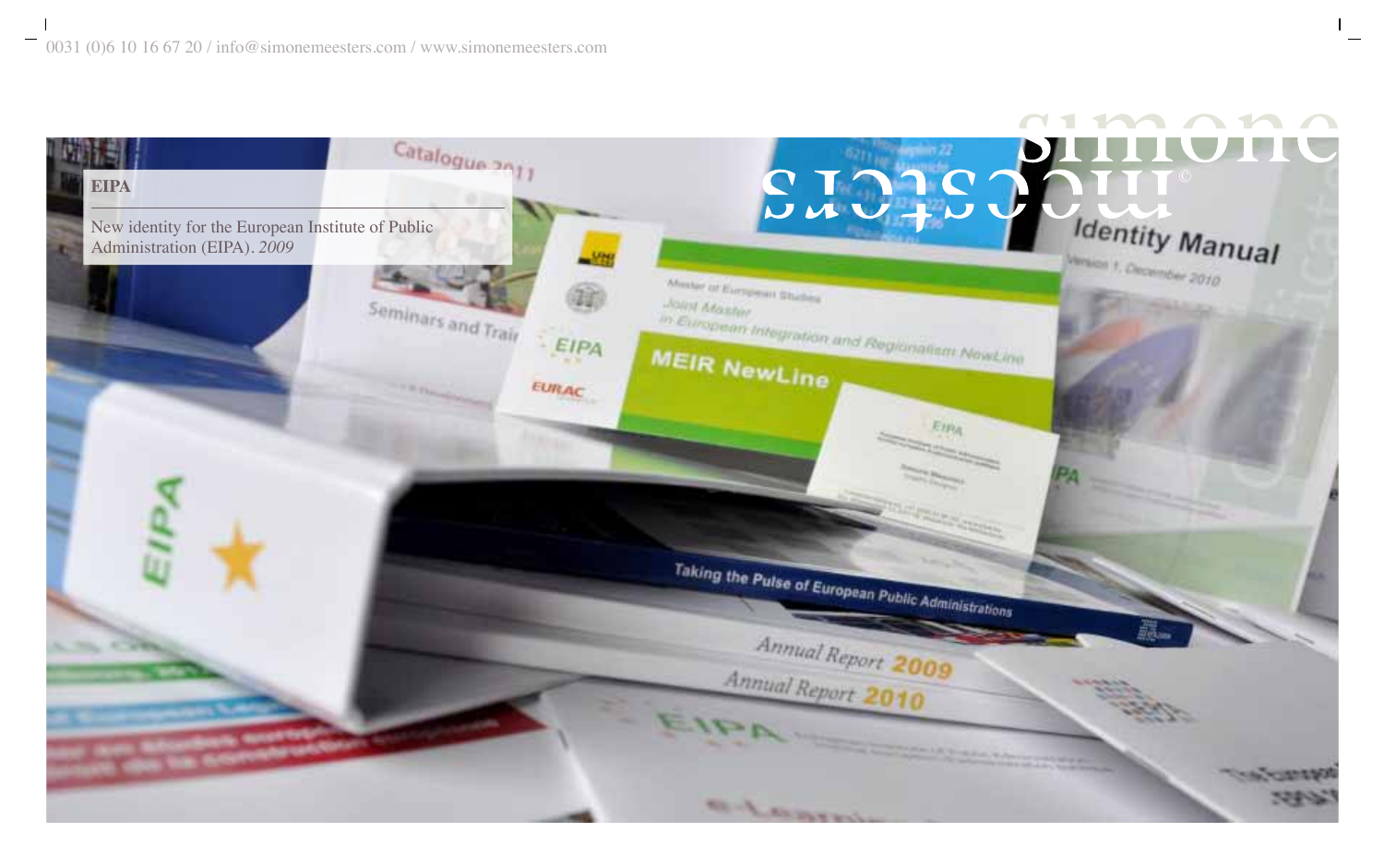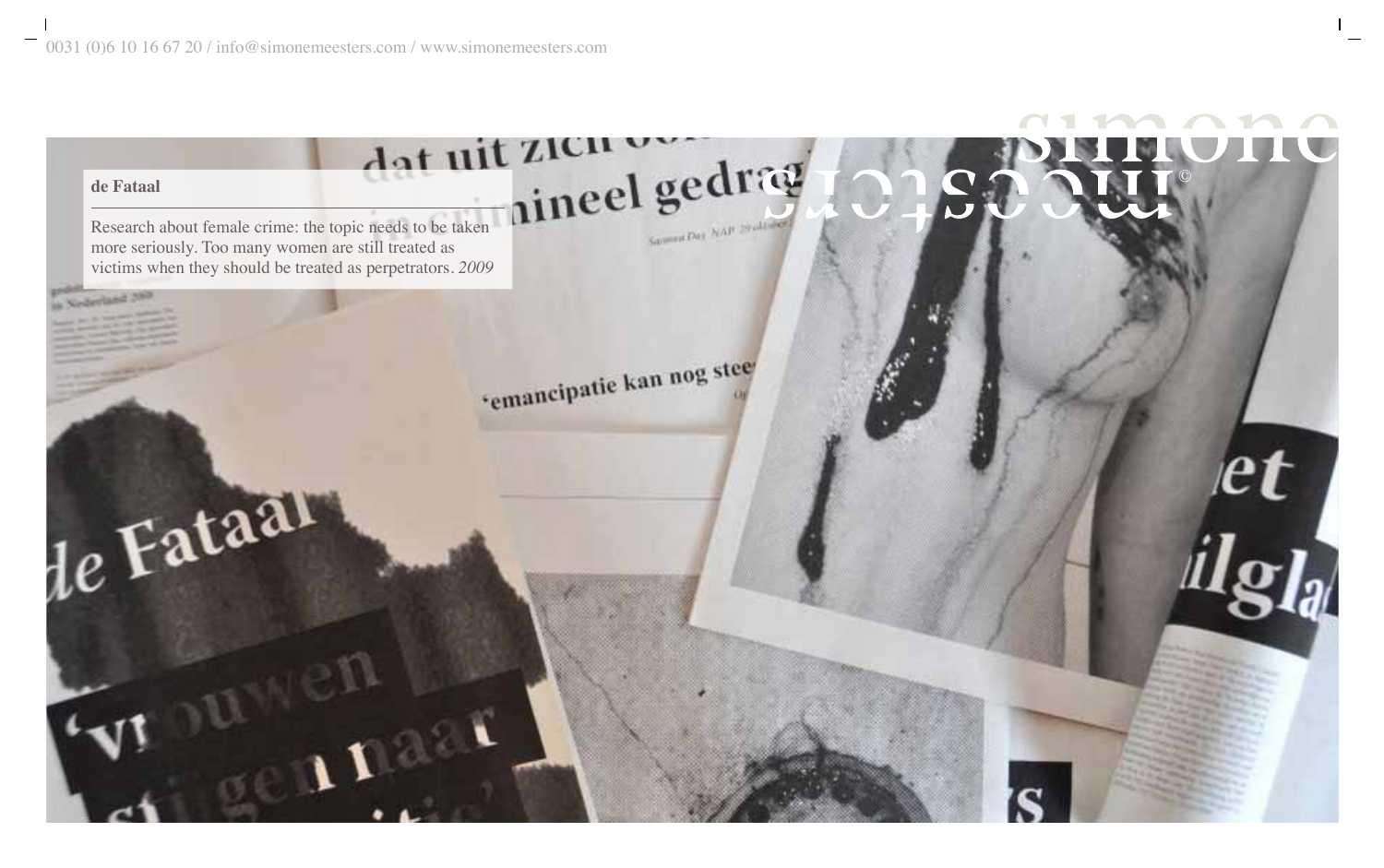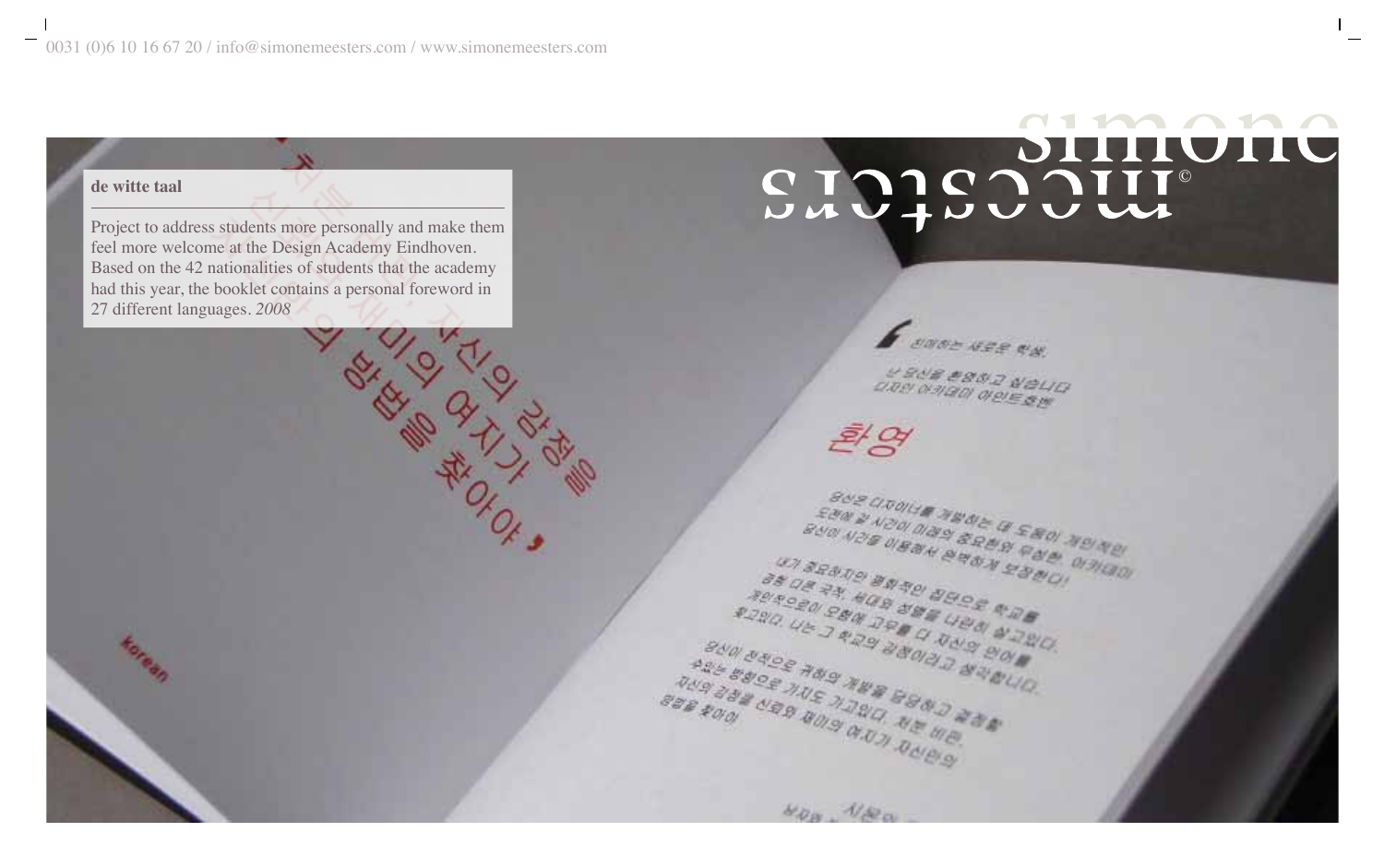